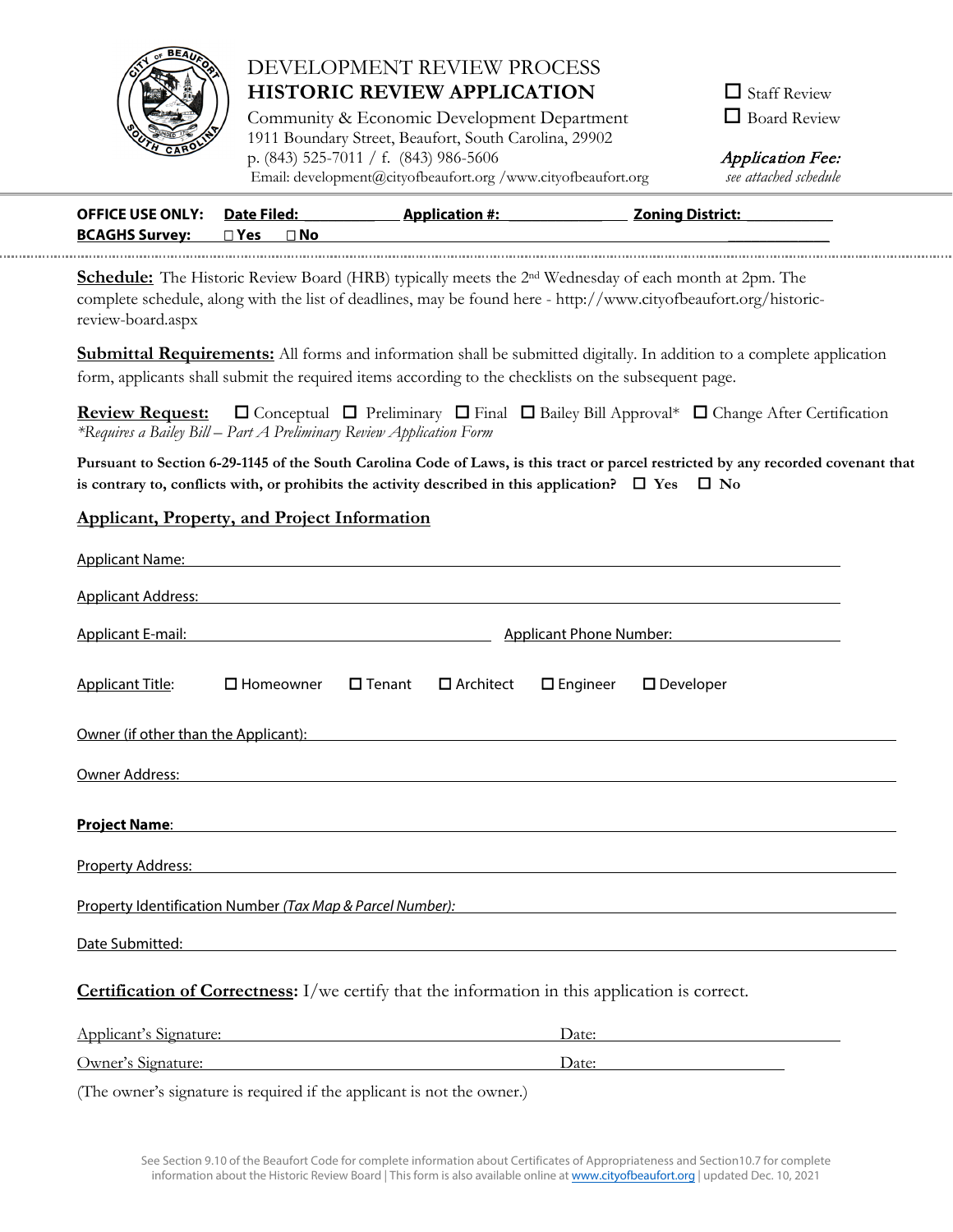

# DEVELOPMENT REVIEW PROCESS **HISTORIC REVIEW APPLICATION**

Community & Economic Development Department 1911 Boundary Street, Beaufort, South Carolina, 29902 p. (843) 525-7011 / f. (843) 986-5606 [Email: deve](http://www.cityofbeaufort.org/)lopment@cityofbeaufort.org / www.cityofbeaufort.org

| Project Name: |  |
|---------------|--|
|               |  |

| Property Size in Acres: | Proposed Building Use: |  |
|-------------------------|------------------------|--|
|                         |                        |  |

Nature of Work (check all that apply):

 $\Box$  New Construction, Primary Structure  $\Box$  New Construction, Primary Structure  $\Box$  Alterations / Additions

Demolition\* Relocation\* *\*Demolition and Relocation requires a public hearing*

Building Square Footage (if multiple buildings, please list each one and their square footage by floor):

| Is this project a redevelopment project: $\boxed{Y \boxed{N}}$                                |  |
|-----------------------------------------------------------------------------------------------|--|
| Are there existing buildings on the site? $\sqrt{Y}$ N if yes, will they remain? $\sqrt{Y}$ N |  |

Provide a brief Project Narrative (if requesting Bailey Bill Approval, this section may be left blank):



## **CONTACT INFORMATION –**

Attention: Julie A. Bachety, Administrative Assistant II Community & Economic Development Department 1911 Boundary Street, Beaufort, South Carolina 29902 E-Mail: [development@cityofbeaufort](mailto:jbachety@cityofbeaufort.org).org Phone: (843) 525-7011 | Fax: (843) 986-5606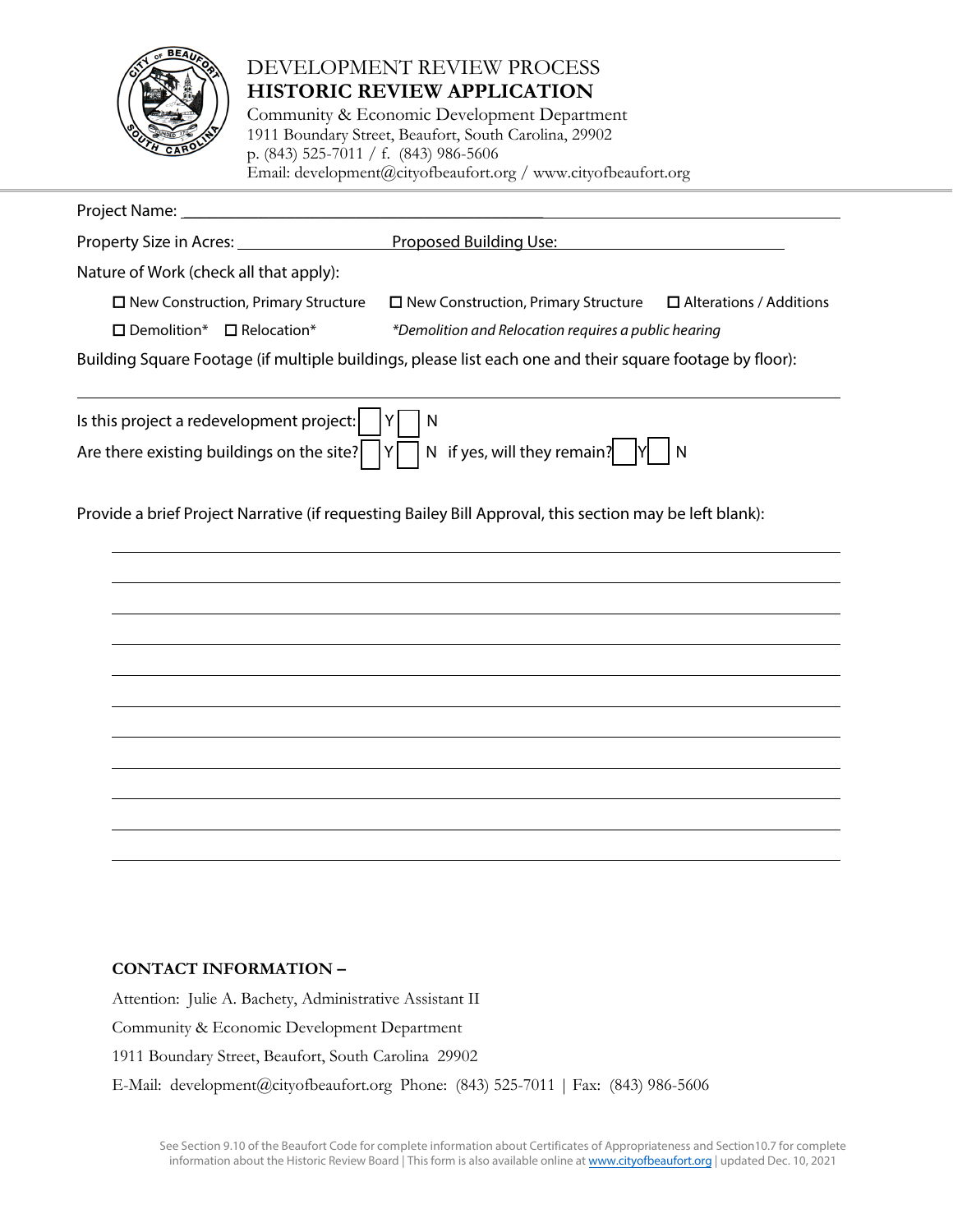# **Revised June 10, 2021 HISTORIC DISTRICT REVIEW CERTIFICATE OFAPPROPRIATENESS**

# **Application Requirements**

*The Beaufort Code* applies to all projects; the Historic District Infill Design Guidelines in Section 4.7 apply to new construction in the Historic District.

The Historic Review Board also utilizes the following documents when evaluating projects:

- *The Beaufort Preservation Manual* & *Supplement:* these standards apply to New Construction, Alterations and Additions to Contributing Structures, and Demolition located everywhere in the Historic District except the Northwest Quadrant.
- *The Northwest Quadrant Design Guidelines:* these standards apply to New Construction, Alterations and Additions to Contributing Structures, and Demolition located in the Northwest Quadrant of the Historic District
- The Secretary of the Interior's *Standards for Rehabilitation:* these standards apply toall modifications to Contributing Structures throughout the Historic District

All documents can be found online at [www.cityofbeaufort.org](http://www.cityofbeaufort.org/)

- The Beaufort Code can be found here: <http://www.cityofbeaufort.org/434/Zoning>
- Documents specific to the Historic District, a map of the Historic District and neighborhoods, and the list of Contributing and Non-Contributing Structures can be found here: [http://www.cityofbeaufort.org/350/1997-Beaufort-County-Historic-](http://www.cityofbeaufort.org/350/1997-Beaufort-County-Historic-Sites-Surv)[Sites-Surv](http://www.cityofbeaufort.org/350/1997-Beaufort-County-Historic-Sites-Surv)

**NOTE 1: If a New Construction project also requires major demolition a separate application is required. (Refer to the Checklist for Demolition on page 3).**

**NOTE 2: Applications will not be considered complete until all the required items have been submitted. Incomplete applications will not be placed on the agenda.**

**NOTE 3: Applications are to be compiled in the order in which the applicant plans to present the application to the Board during the meeting.**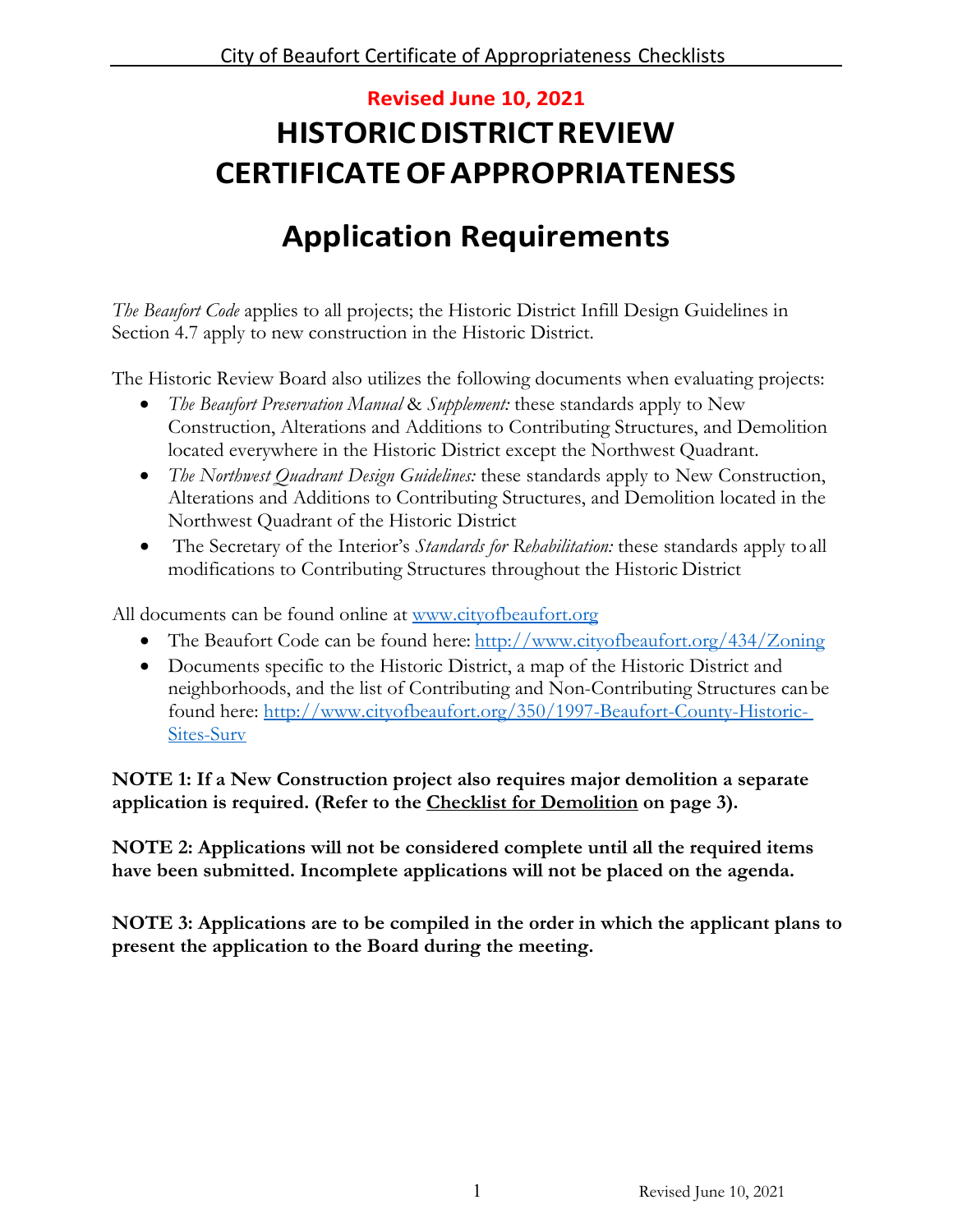# **Submission Requirements for New Construction and Alterations or Additions**

Please submit DIGITAL FILES ONLY via email to: [development@cityofbeaufort.o](mailto:jbachety@cityofbeaufort.org)rg

∗Initial submittals should show existing and proposed conditions. For all subsequent submittals, architectural drawings should show and clearly label existing conditions, the previous proposal, and the current proposed. Each version of the same drawing should be adjacent to the others in the application for easy review.

## **\*This Application Requirements Checklist MUST be included in applications, with submitted items checked.**

## **Conceptual Review**

- □ **Existing Context:** Color photographs of the existing structure and the adjacent structures.
- □ **Plat:** A plat indicating the tax map and parcel number, existing structure(s), setbacks, existing trees, and proposed construction footprint.
- $\Box$  **Site Plan:** A site plan, to scale, indicating the location of the existing structure on the lot, proposed new structure, any site modifications (parking, paths, landscaping, tree removal, etc…), any new or existing mechanical equipment and screening area, and percentage of the total impervious paving. The plan should also include any connections to the public right of way (street and/or sidewalk), and grade elevations of the street and/or sidewalk and the proposed construction at the first floor.
- □ **Design:** One or more drawings that convey the intent of the proposal. This may include: floor plans, elevations, and building sections. They should display massing and scale of new construction and how it relates to the existing structure or surrounding context. For new construction and additions, this drawing should include a street elevation and/or a street section showing height and width relationships to existing adjacent buildings.
- □ **3-D Rendering:** A 3-D rendering, or physical scale model, showing the height, mass and scale of the proposed building in its context is required for all structures except single-family and 2-3 unit residential buildings.
- □ **Pre-Application Conference:** A Pre-application conference is required for all commercial new construction and substantial commercial renovation projects. The requirement for an Archeological Impact Assessment will be determined at this meeting.

**Preliminary Review:** All the documents required for Conceptual Review, PLUS:

- Floor Plans: Proposed floor plans of all levels of the building, including square footage. For Alterations or Additions, existing conditions drawings of the floor plan are also required, showing the area and square footage affected by the addition.
- □ **Elevations:** Elevation drawings of all sides of the building, including heights height above grade, floor-tofloor heights, eave height and ridge height (if applicable). For Alterations or Additions, existing conditions drawings of all four elevations are also required.
- □ **Color Rendering:** A colored version of at least one elevation, noting proposed materials and colors.
- $\Box$  Additional on-site representation, such as a height story pole, and corner staking of the foundation, may be required.
- $\Box$  A Certified Arborist report may be required if grand trees are affected by the project.

**Final Review:** All the documents required for Preliminary Review, PLUS:

- □ **Details:** A typical wall section(s), window details, door details, eave details, porch details, and any other details characteristic to the building are required.
- □ **Material Samples and Cut Sheets:** Applicant to submit cut sheets for all exterior building materials, to include roof and typical roof details, doors, windows, dryer vents, exterior lighting, etc. Samples of windows, lighting and building materials may be required at Staff's discretion.
- □ **Final Materials List:** A final list, including colors, is required.
- □ **Landscaping Plan:** A landscaping plan is required for commercial projects. It shall include a schedule detailing materials and colors of all plants and landscape materials, all existing trees, with the trees to be removed noted, existing and proposed grading, and any exterior lighting proposed.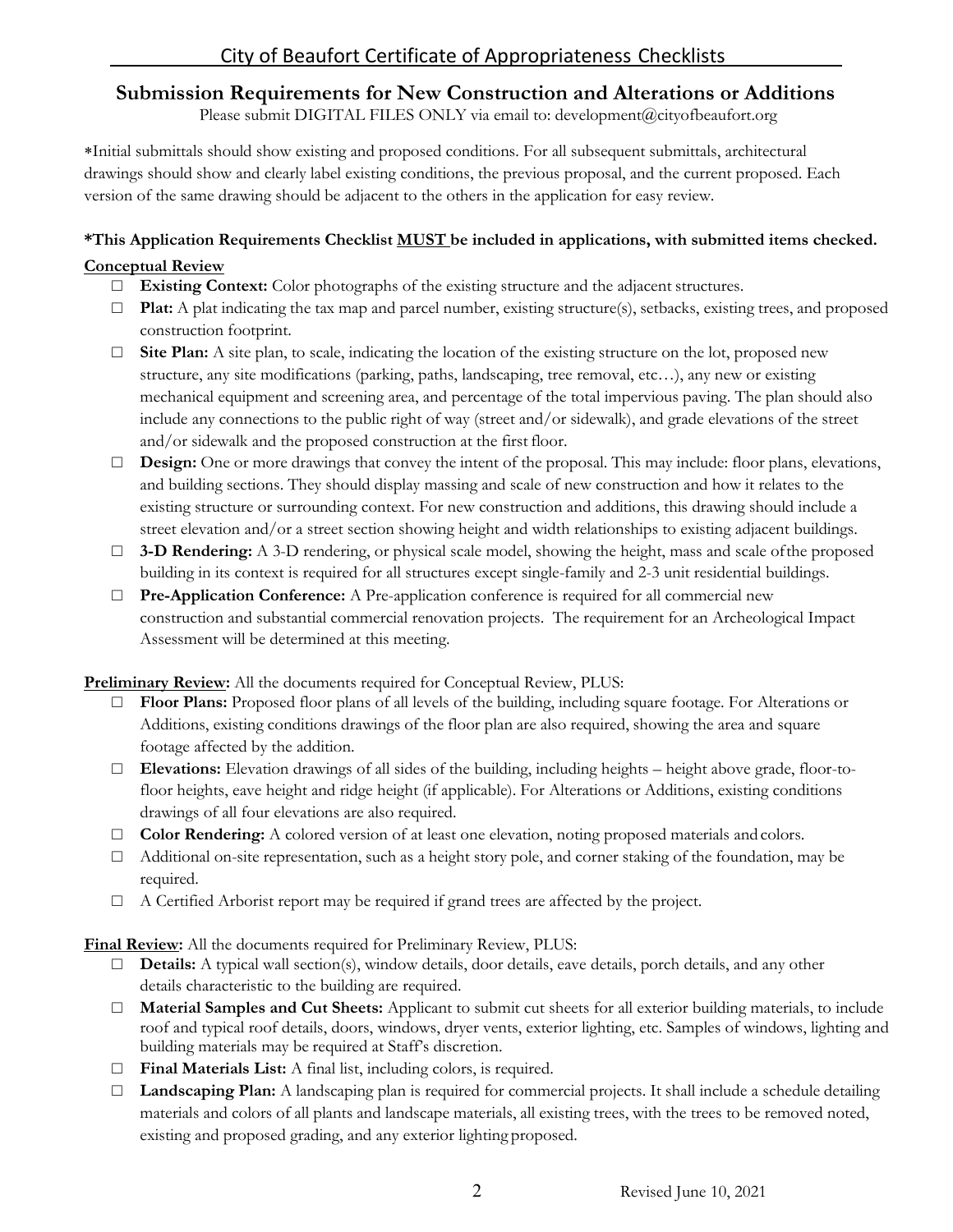## **Submission Requirements for Change After Certification**

Please submit DIGITAL FILES ONLY via email to: [development@cityofbeaufort](mailto:jbachety@cityofbeaufort.org).org

#### **Change After Certification:**

- □ **Copy of Certificate of Appropriateness** received with previous approval.
- □ **Previously Approved Drawings:** Applicant to submit **complete** set of previously approved documents. Current proposed documents to be interlaced between previously approved documents and must be formatted to match previously approved. For example, previously approved elevations should be followed by current proposed. Drawings to be clearly noted as "Previously Approved" or "Current Proposed", and all proposed revisions in the current proposed drawings must be clouded and noted.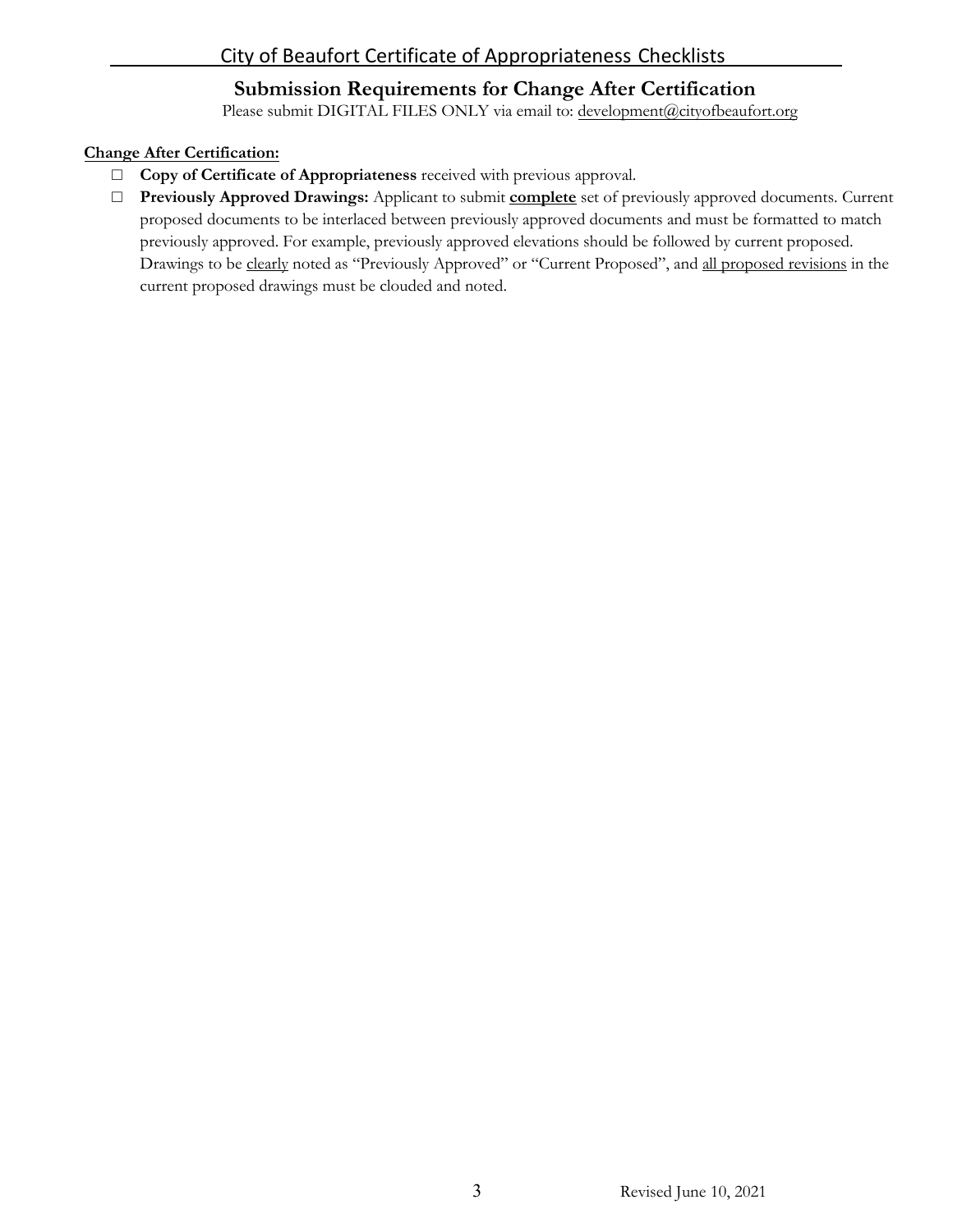## **Submission Requirements for Demolition or Relocation**

Please submit DIGITAL FILES ONLY via email to: development@cityofbeaufort.org

#### **Note: A public hearing must be held for Demolition or Relocation. All notification requirements must be met by the City.**

- $\Box$  A written statement describing the history of the architectural significance of the structure to be demolished, the structural or physical condition of the structure, and the proposed use of the site after demolition or relocation. The statement should also include any recent attempt(s) to sell the property, or move the structure. A recent appraisal with comparisons is strongly encouraged. You may refer to *The Beaufort County Above Ground Resources Survey of 1997,* or consult city staff or the Historic Beaufort Foundation for verification of the date of constructionand historic information.
- $\Box$  Tax map or plat showing the location of the property
- □ Color photographs of all sides of the structure.
- □ Color photographs of adjoining properties.
- □ A written report by an engineer, regarding the structural condition of the building, is required if the reason for demolition is related to the structural integrity of the building.